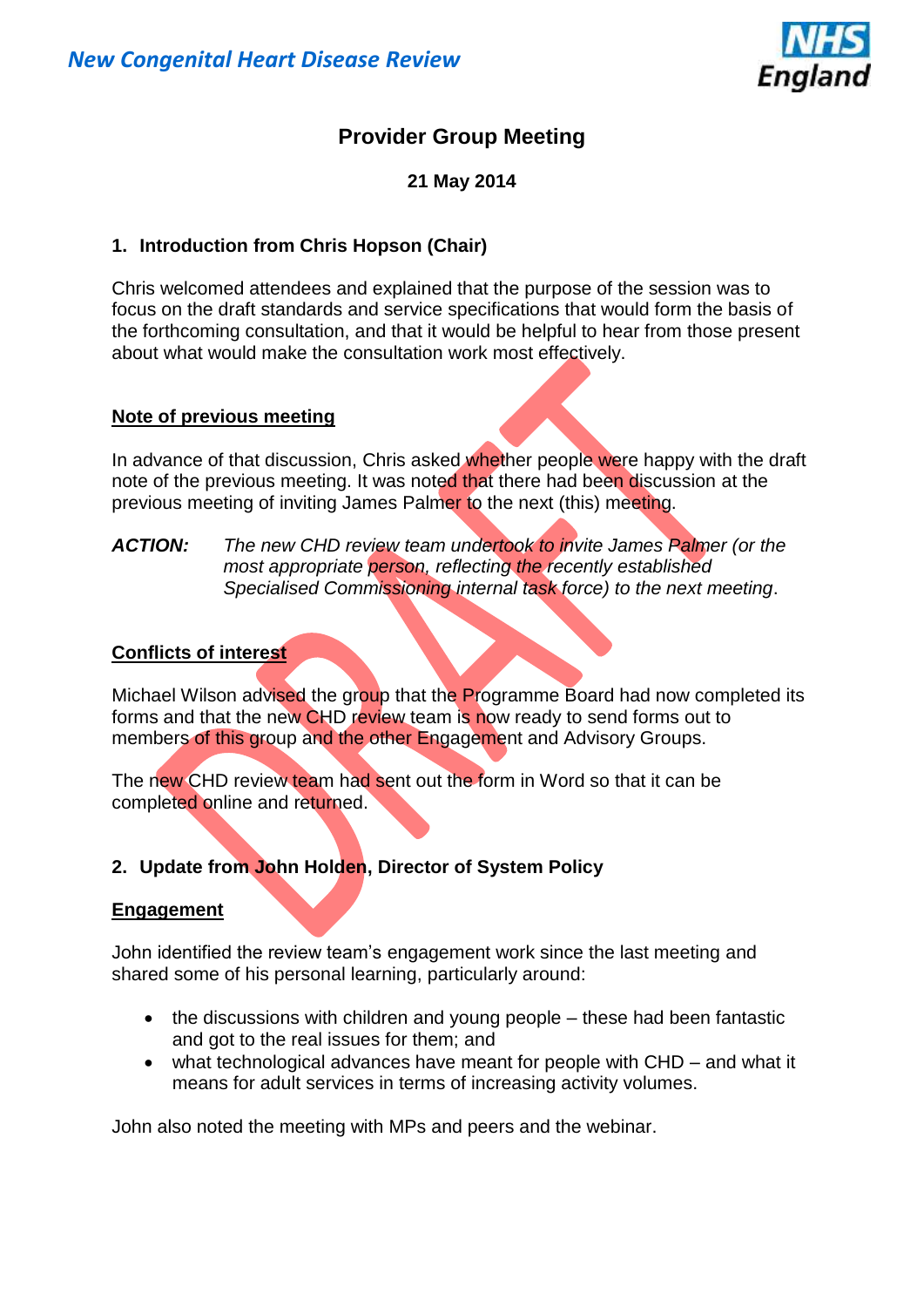## **Pre-consultation assurance**

John advised that the new CHD review team is taking its work through the NHS England governance process for Specialised Commissioning. As part of that process the team has been part of conversations about governance, pre-consultation engagement, equalities and affordability.

The new CHD review team is being asked to provide costings that show:

- baseline vs. costs if introduce standards;
- projected increase in demand and costs if do not introduce standards; and
- projected increase in demand and costs if do introduce standards.

We have asked Area Teams for any information they have about spend.

*ACTION: Jo Glenwright, lead analyst, would be in touch with provider units to request any information they have as well.*

- **Q.** It feels like what was a strategic review of cardiac services is now becoming an operational review?
- **A.** It remains a strategic review, but there is a process to get to consultation that includes gathering operational information
- **Q.** We want to make sure that we are focusing on standards and Sir Bruce Keogh's pledge?
- **A.** We are looking at deliverability, affordability and quality. The standards set out what excellent looks like. We will then heed to look at how we deliver these with the budget we have.
- **Q.** Are you committed to consulting on best standards?
- **A.** Yes. But we need to recognise that there is not a blank cheque and we will need to look at which standards are for now and which are developmental.

Chris noted that he had been at the last meeting of the Programme Board and that there was a continued commitment to ensure that the review was done well, and that the standards were challenging; but that this needed to be seen as part of the overall piece of work on specialised commissioning.

- **Q.** Please can we see the analysis so far?
- **A.** We want to be able to share information with you and to understand the issues. We have finite staff resources and our focus to date has been on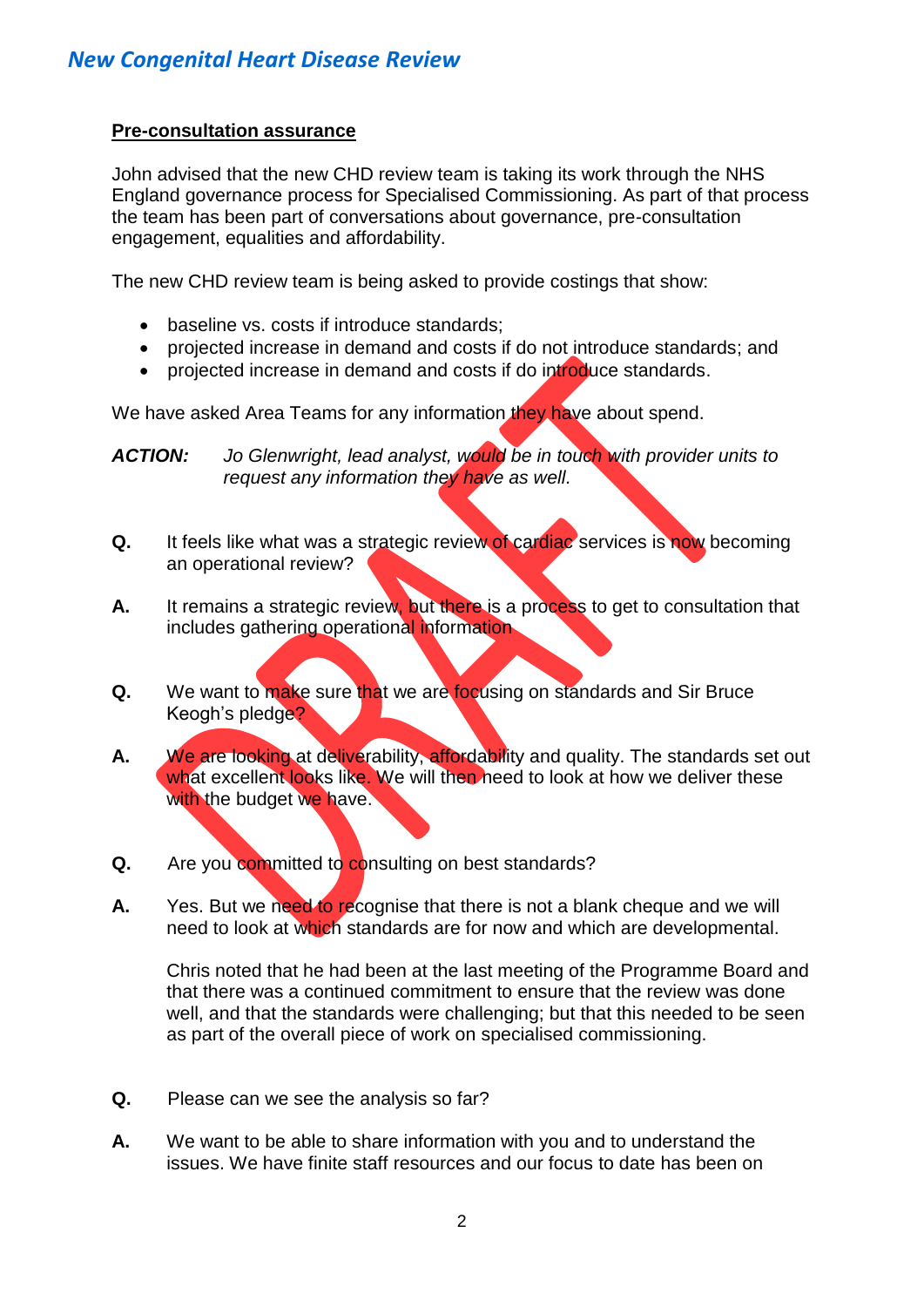collecting the information to understand the volume of activity and trends. And on this, we have more information on children than adults. At the next Programme Board, we will provide an update on where we have got to on activity and finance. Chris will be at that meeting and can represent your views in relation to working together.

- **Q.** What can we do outside this group to help?
- **A.** We think that we will have a clearer idea when we get to our Programme Board. Once we have had the discussion there, we will let this group know and flag up where we need help. The new CHD review team is working on the Impact Assessment. This will be the first phase of the Impact Assessment. It will be updated when more data becomes available. Once we have this in a form for sharing, it is likely that Jo will return to the Provider Group.

# **ScHARR**

John advised that the draft report from ScHARR (the University of Sheffield's School of Health and Related Research, who are conducting the literature review) seems to suggest that the evidence does not support a link between volumes and mortality outcomes. The draft report is subject to quality assurance and the final report may differ significantly from the draft.

Great Ormond Street Hospital (GOSH) advised that cardiac services are on the low end of growth in demand. For their institution, over half of the rise in demand for tertiary paediatrics seems to be related to consanguinity and ethnicity. There is an increased need for higher level interventions as a result of:

- greater recognition;
- patient expectations; and
- **e** genetic testing,

and there is no likelihood of this changing.

*ACTION: GOSH to share their findings with Jo Glenwright in the new CHD review team*

#### **One year anniversary**

John reminded the group that last June, the new CHD review team had been tasked with coming up with an 'implementable solution' within a year. The team will report to the NHS England Board's sub-group (Task and Finish Group) in July on:

- standards and specifications:
- data activity;
- commissioning and change model; and
- early diagnosis.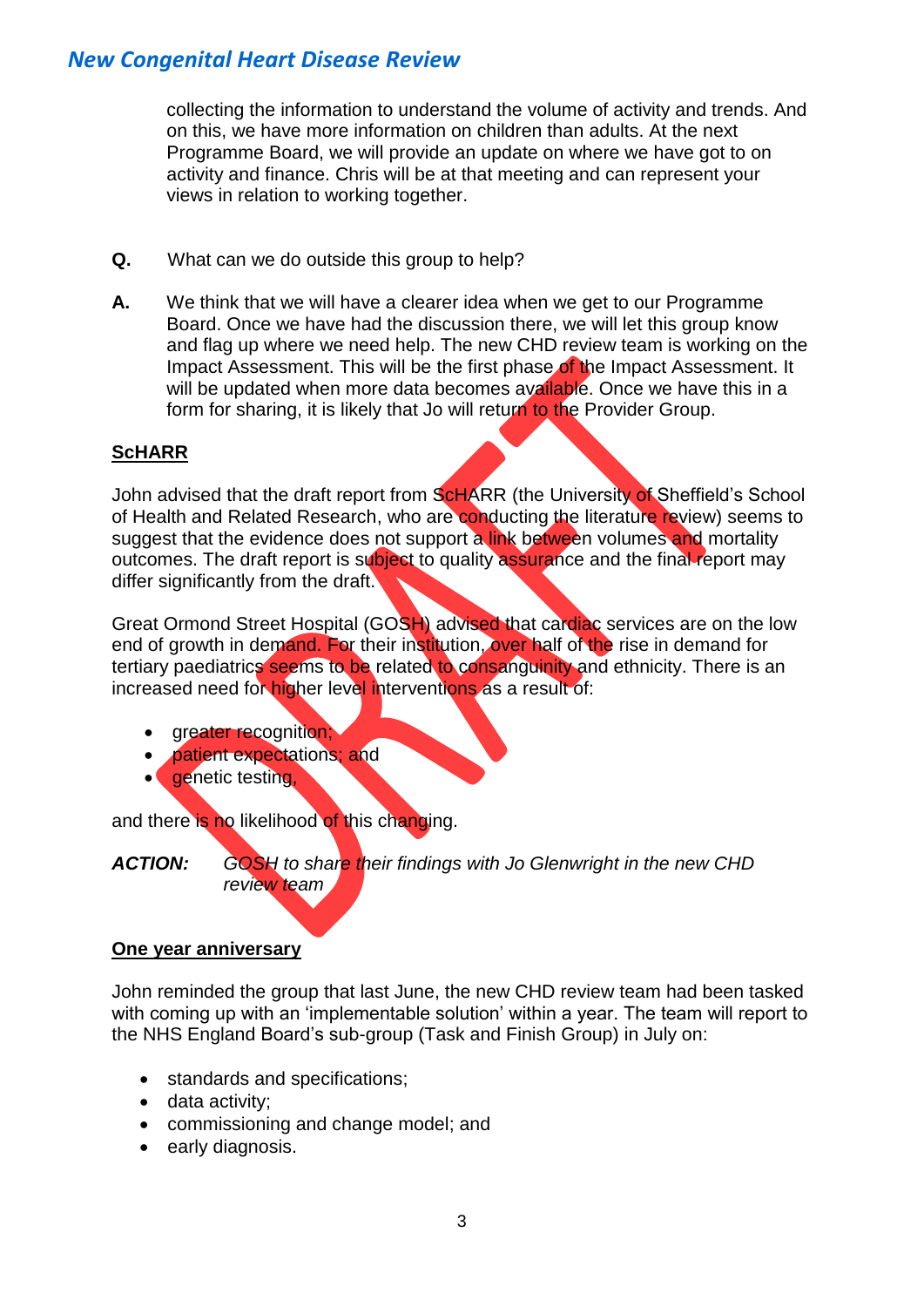- **Q.** What process is going to be used to determine affordability?
- **A.** There is no prescribed right way to do it. We will share our work with providers. We are looking at:
	- the baseline:
	- cost drivers that are not related to what we are doing; and
	- cost drivers that are related to what we are doing.
- **Q.** In Greater Manchester a process has been going on in relation to standards. The National Clinical Advisory Team (NCAT) undertook a review and gap analysis. Following that, there was a commissioner-led process to look at options to deliver. They have worked with 10 hospitals, looking at the options first and then affordability against the options. Is the new CHD review team planning to work with providers to consider options?
- A. We are following the same sort of process as described. We are at the stage of defining what excellence looks like and the next part of the process will be to see how close we are to excellence. That will be after consultation. In the meantime, we are being asked to work out affordability while recognising that we cannot give a full account at this stage.
- **Q.** Has the new CHD review team approached the leads for adult CHD units? Clinicians have information and can cross reference.
- **A.** The new CHD review team will take this away. We are not going to be able logistically to pursue every lead, but if we can get something that will help, that is good.
- **3. Update from Michael Wilson, Programme Director**

# **Trust visits**

Michael thanked everyone for their help on the visits. A key benefit has been in ensuring that as many as ten times more people will have heard about the new CHD review from the team and will have been able to ask questions and to inform our thinking. The visits were about information sharing and we are writing up the experience.

#### **Standards**

Michael went on to give an overview of the standards and then focused on specific issues that have been raised by the Clinical Reference Group (CRG) responsible for developing the service specifications. He invited the group to help with the thinking.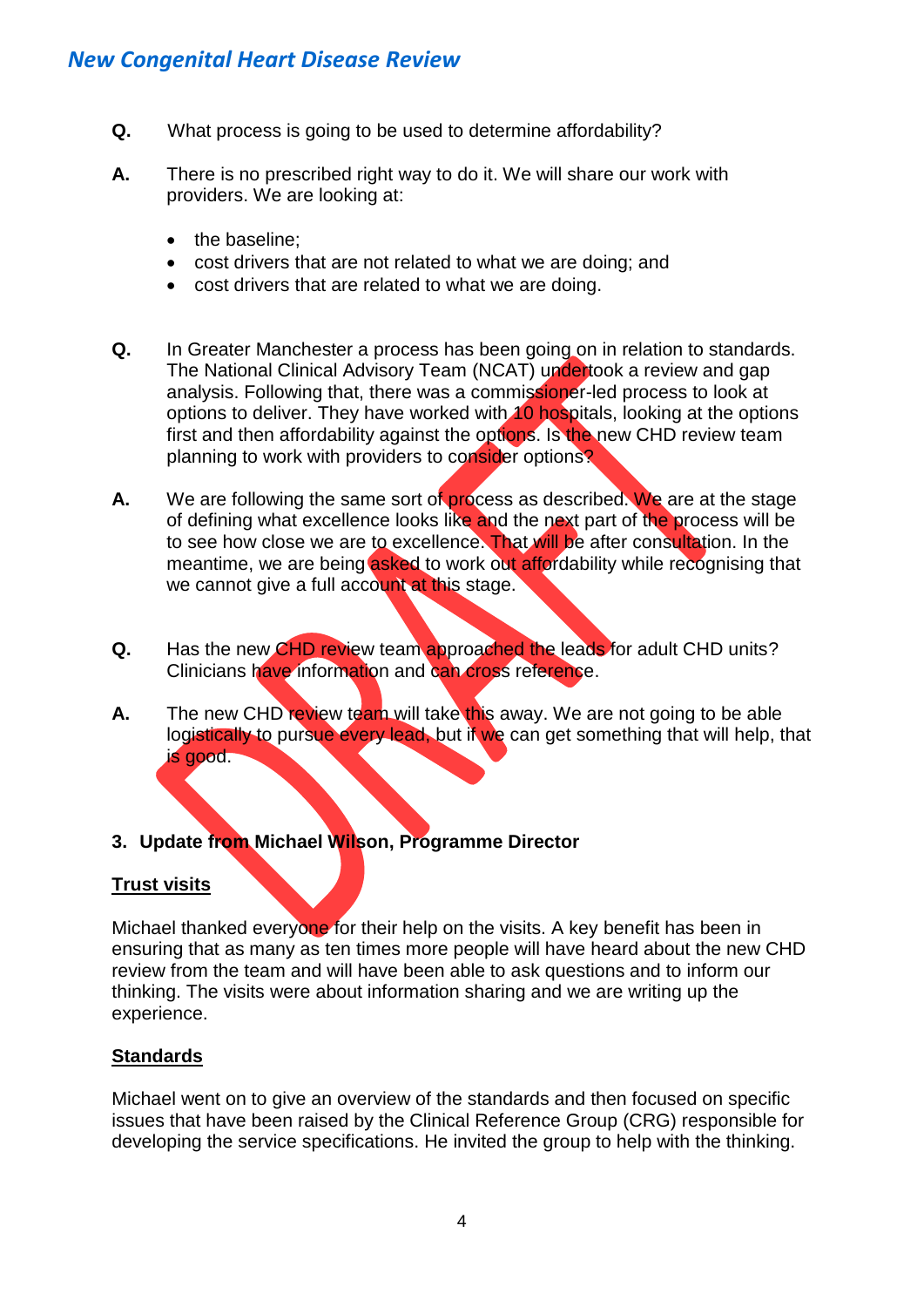## *Networks*

The CRG talked about networks and the challenge of putting them in place. The CRG has requested that the new CHD review team express more clearly the distinction between what we mean by networks and what already exists, how these relate to clinical pathways and how they will be supported (both in leadership and administration).

- **Q.** In the past there were operational delivery networks that worked across boundaries. What we are looking at here is more about sharing and learning to drive quality. In light of recent reviews, we need to look for ways of reporting quality, as well as mortality. We could describe quality-driven relationships.
- **A.** This may not be in the standards, but it could be elsewhere. The standards cannot be too prescriptive but we will be promoting consistent pathways and protocols feeding into surgical centres.

## *Workforce*

The standards set down proposals for numbers of different members of staff working in multidisciplinary teams (MDTs). It would be good to talk about the staff supply and where the issues are specifically for CHD or more generally. The following points were made about workforce:

- Attracting cardiologists into Tier 2 services is challenging.
- The CRG talked about this. Some people are convinced that Tier 2 is unsustainable in the long term. There are others who think it will become more essential in the future. We are not sure how to resolve this issue.
- There may be different staffing issues in and outside London. Retention seems much more difficult in London – it is more difficult to fill vacancies at lower pay bands in London. It may be easier to fill clinician vacancies in London.
- The draft standards propose new requirements for psychologists. We recognise that there is huge variability in availability. It may not be an issue always of numbers, but could be an issue of budgets.
- There may be an issue with ECHO as training has changed and people don't have the same skill set. There is a four year gap because of *Modernising Scientific Careers* – need to look at numbers going in to training as well as bandings.
- Competition between units will lead to more staff moves, as some posts are on higher Agenda for Change bandings than others. There needs to be a dialogue about bandings.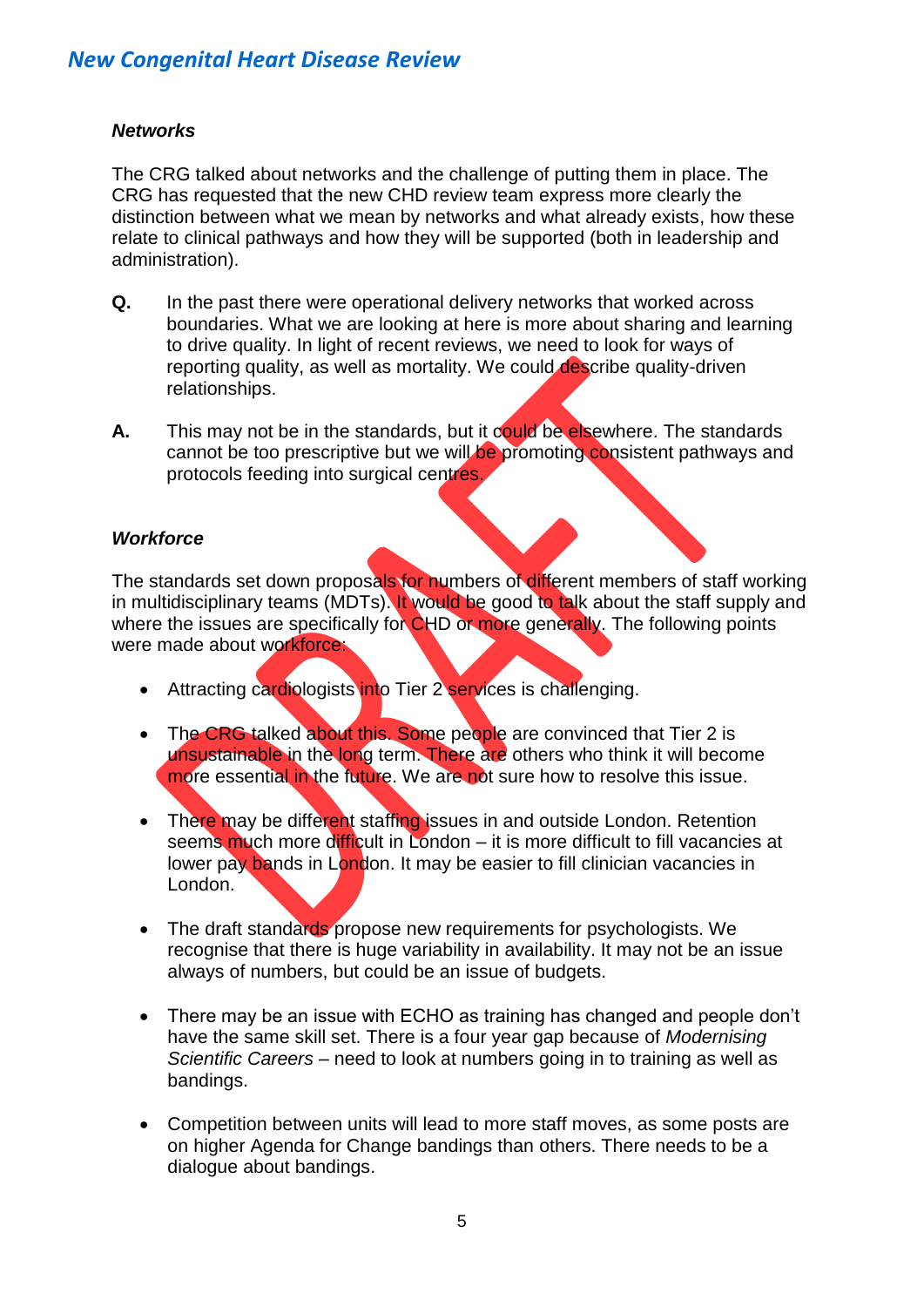- There has been little investment in adult services and so it is proving difficult to fill vacancies. This is exacerbated by the fact that there are no standards for adult congenital heart specialists.
- Need to look at what happened with nursing ten or fifteen years ago need to link to universities nationally to deliver an adult congenital course.
- We need to identify what the new review can and should do. The new CHD review team could talk to HEE about the increasing demand for specialists at a time when the move is towards generalised services. May be opportunity to introduce a new training module to Modernising Scientific Careers.

#### *Communications*

Michael remarked that the standards can set expectations but not behaviours. It was noted that Somerville do a survey with patients in adult centres to check that services are addressing expectations. This could be used for children. A patient survey for each unit would help

- **Q.** The Leeds review and other reviews have done a lot of work on feeling and culture. The families are keen that lessons are learned and that this work informs future thinking. Would it be valuable to share it with the group?
- **A.** It would be good to see this now and to reflect this when we consult we can test back whether those families feel like we have followed the findings. We recognise that Bereavement and Palliative Care are the most difficult areas. Bristol have asked if they can use the draft standards now – we could get feedback and see if they work in practice.

#### *ACTION: Units to let us know if they are using the draft Bereavement and Palliative Care standards and to let us have feedback if they do*

#### *Interdependencies*

This has been one of the most controversial areas. The ideal would be to have children's and adults' congenital and other services co-located. However, there is some debate about the importance of responsiveness times – and whether location is always more important than how well services work together.

- **Q.** Is co-dependency with fetal cardiology not in the standards now?
- **A.** It is still in the standards
- **Q.** What is happening about existing DH standards?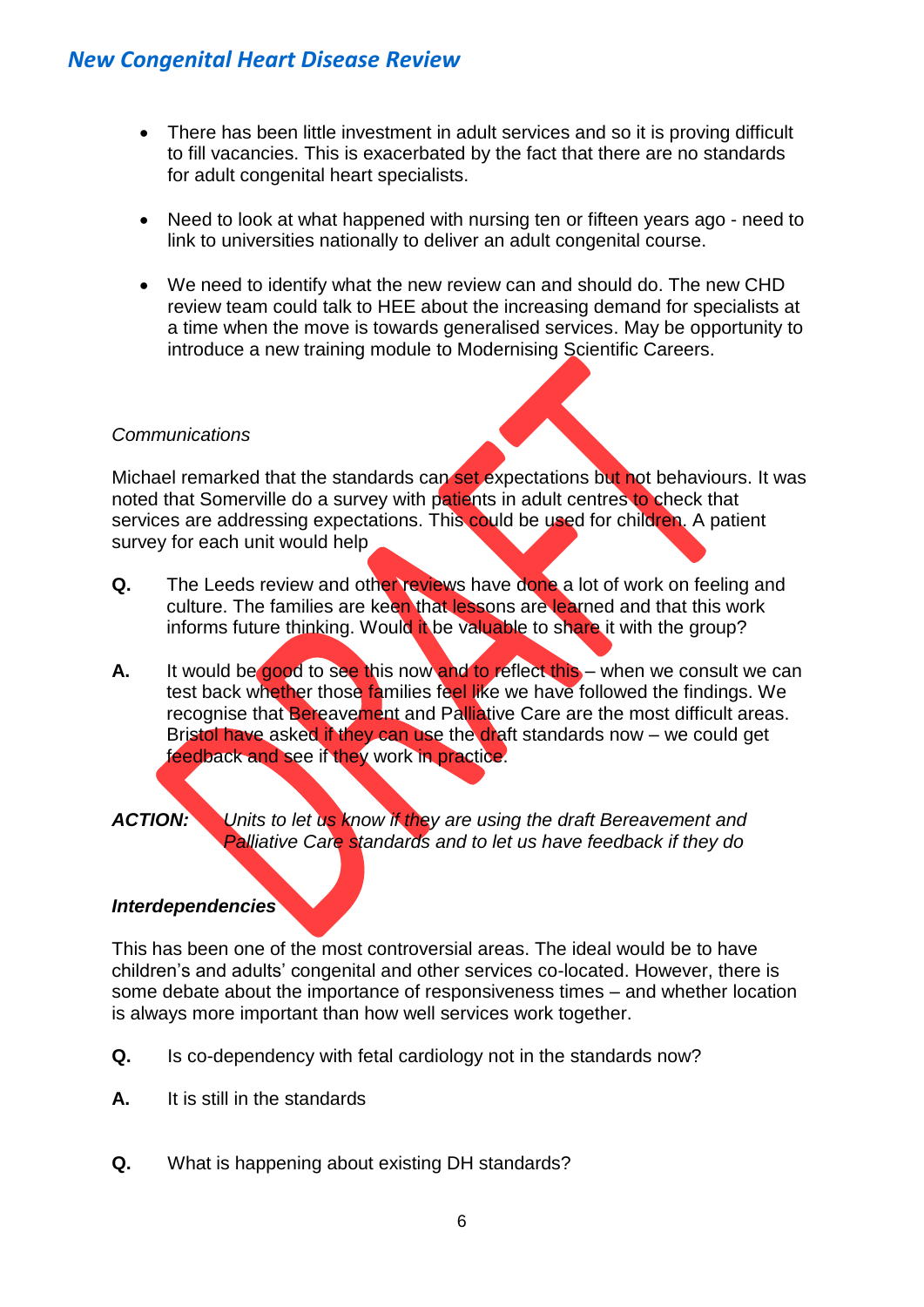- **A.** We decided that we needed to have our own conversation, so our proposals are not completely aligned with the DH document.
- **Q.** Was there any objective analysis from clinicians? Remarkable how close interdependencies are with the DH document.
- **A.** We have not applied a numerical assessment and the data from the National Institute for Cardiovascular Outcomes Research (NICOR) or the literature review has not helped. Any data is good but we need to check out association and causality.
- **Q.** Services can be next door to each other and not speak to each other it is about having positive relationships. If this is about a strategic review, we need to be going for best. If triple location is **ideal**, why can't we make it clear that that is what we are working towards?
- **A.** This section in the standards is broken into categories depending on the sort of responsiveness needed:
	- Co-location is ideal
	- Ways in which services work together
	- However the services are configured, responsiveness is very important

and this needs to inform long-term planning.

#### *Surgical issues*

Numbers of surgeons and caseloads have continued to be controversial. The new CHD review team would welcome any suggestions as to how these standards might be written to get beyond the block.

The surgeons we have spoken to have been more concerned about activity over the number of surgeons in the team. We are trying to understand better the out-of-hours rotas and whether a surgeon can do what is needed in an emergency.

#### **Request for help**

Michael asked if it would be possible to put measures in place to make it easier for surgeons to move between institutions. The group noted it would be possible to look at getting a passport. In addition, it may be possible to reach agreement for surgeons along the lines of locums in the standards. Michael noted that effective networking should reduce the problem.

John asked if this group could agree a set of requirements.

#### *Proposals for consultation products*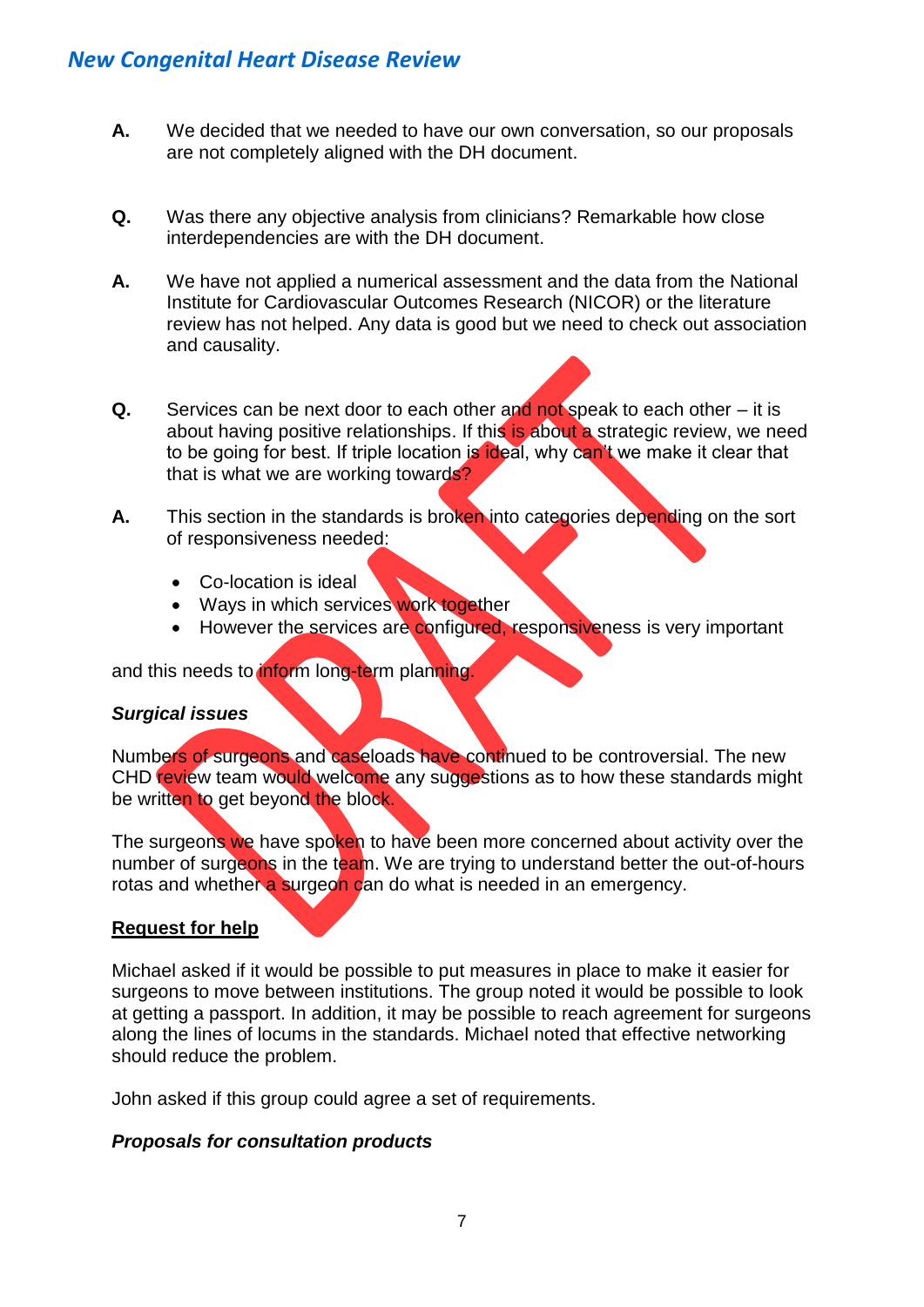- Small and easy-to-read consultation document that we will test with PPVAG
- Materials for providers to have meetings with staff

The group noted that it will be important to engage with clinical commissioning groups (CCGs) who will need to understand interdependencies and the pathway.

## *Meeting of all engagement and advisory groups*

Michael noted that work was underway to find a date that works but that it had been difficult to find a date that worked for all three chairs. If there is an event, this is likely to be in July.

In the meantime, the new CHD review team proposed a further three meetings of the Engagement and Advisory Groups, starting with the Provider Group in July 2014.

*ACTION: New CHD review team to send invitations for meeting of Provider Group in July 2014.*

*ACTION: New CHD review team to share communications products – early set.*

# *What do providers need from the new CHD review team to support them?*

The group asked for communications materials to support consistency of message:

- Slides
- Audio material
- Video that can be played at every session

And a focus on:

- What to do
- Where to do it
- How to do it

Michael asked everyone to provide a named communications link person to the new CHD review team (may or may not be Comms).

**ACTION:** *New CHD review team will provide 2 sides of A4 for corporate communications.*

Michael fed back initial thoughts on engagement during consultation:

- Initial plan was a further four engagement events during the consultation but that some members of the Patient and Public Engagement and Advisory Group had suggested more events and had proposed the IRP process as the best.
- Michael advised that the new CHD review team was considering more structured events where representative people could have a two-way conversation in a smaller and more controlled environment.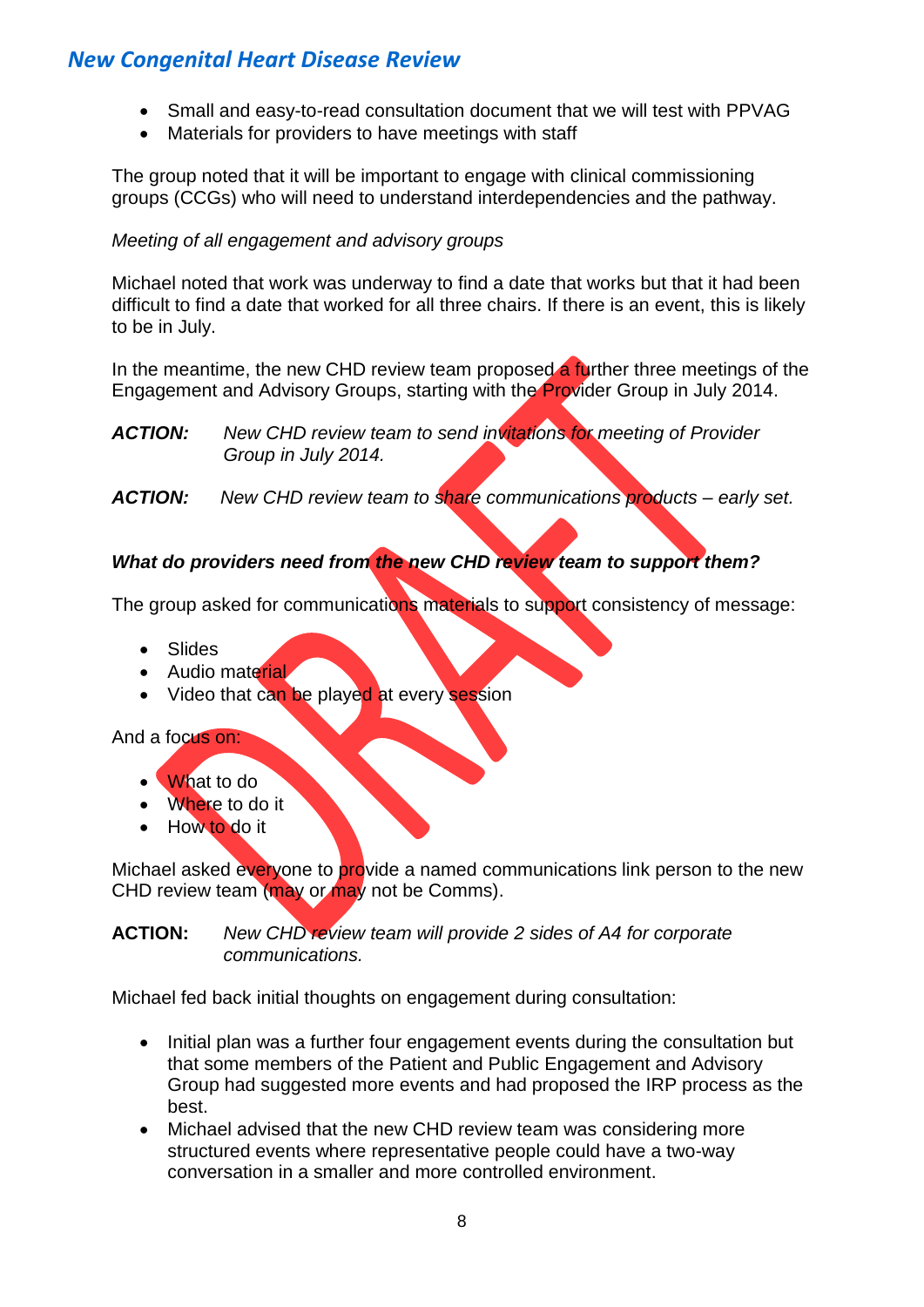The group suggested:

- events could be held where there are high population densities; and
- something via internet across all units (live simulcast).

## **4. Any other business**

Chris asked the group if they wished to do any work outside that of the Engagement and Advisory Group either in relation to service development or in relation to more effective operational working.

If the group wanted to take further action to progress particular issues, e.g. workforce, it would need to be something that all units could sign up to and would need to be agreed at Chief Executive level in units.